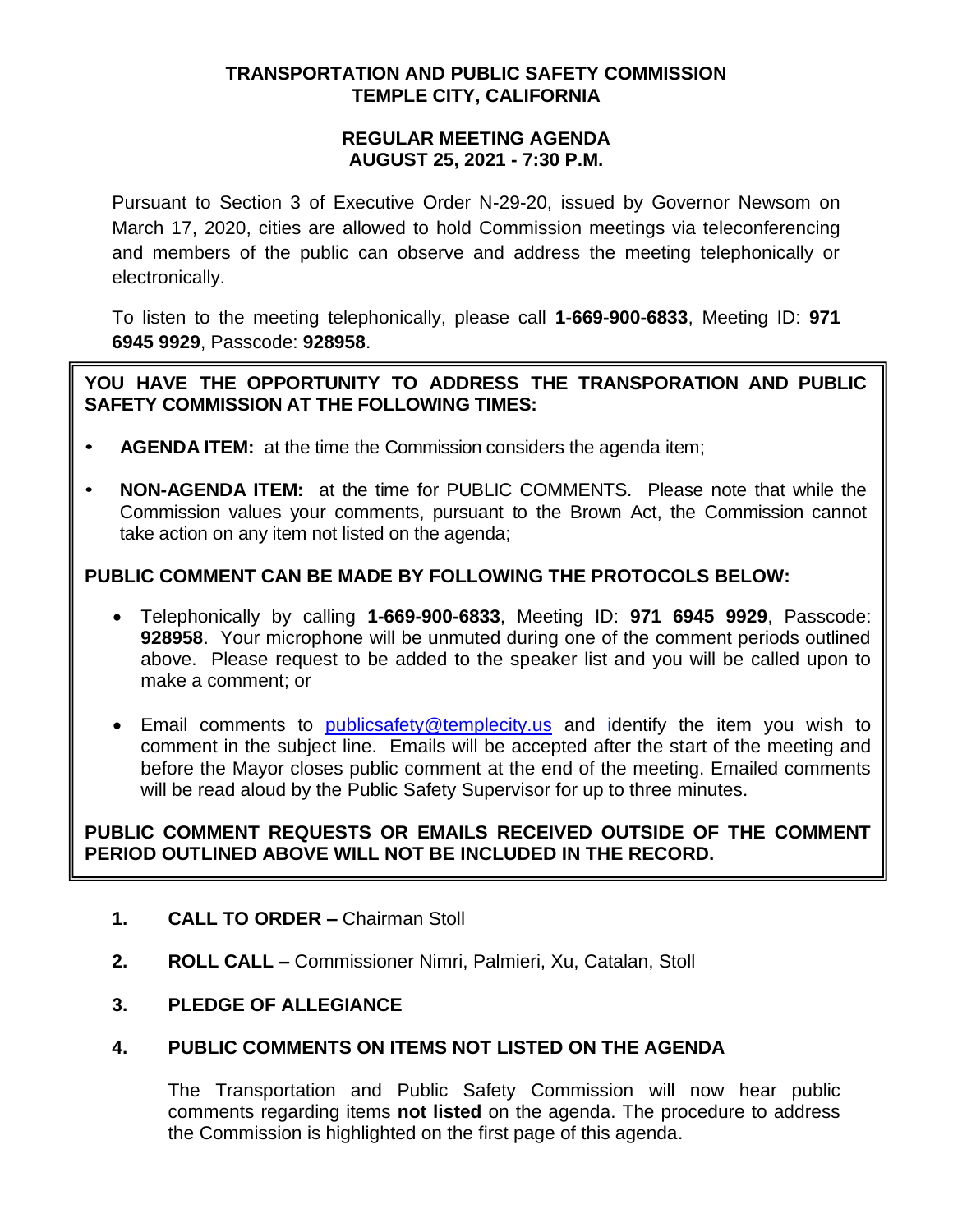Transportation and Public Safety Commission Agenda August 25, 2021 Page 2 of 4

### **5. CONSENT CALENDAR**

All consent calendar items may be approved in a single motion as recommended unless removed for further discussion. If members of the Commission or persons in the audience wish to discuss any matters listed on the Consent Calendar, please address them at this time.

#### **6. PARKING CITATION HEARINGS** – None

**7. UNFINISHED BUSINESS** – None

### **8. NEW BUSINESS**

A. [REQUEST TO INSTALL RED CURB MARKING IN FRONT OF 9938](/DocumentCenter/View/16647/REQUEST-TO-INSTALL-RED-CURB-MARKING--9938-NADINE)  [NADINE STREET](/DocumentCenter/View/16647/REQUEST-TO-INSTALL-RED-CURB-MARKING--9938-NADINE)

#### **9. COMMUNICATIONS** – None

#### **10. ADDITIONAL PUBLIC COMMENTS ON ITEMS NOT LISTED ON THE AGENDA**

The Transportation and Public Safety Commission will now hear additional public comments regarding items **not listed** on the agenda. The procedure to address the Commission is highlighted on the first page of this agenda.

### **11. MATTERS FROM CITY OFFICIALS**

#### **12. COMMISSION ITEMS SEPARATE FROM THE REGULAR AGENDA**

- A. COMMISSIONER NIMRI
- B. COMMISSIONER PALMIERI
- C. COMMISSIONER XU
- D. COMMISSIONER CATALAN
- E. COMMISSIONER STOLL

#### **13. ADJOURNMENT**

| CITY COUNCIL                                | 7:30 P.M.  | SEPT. 7. 2021  |
|---------------------------------------------|------------|----------------|
| <b>PARKS &amp; RECREATION COMMISSION</b>    | 7:30 P.M.  | SEPT. 15. 2021 |
| PLANNING COMMISSION                         | 7:30 P.M.  | SEPT. 14. 2021 |
| TRANSPORTATION AND PUBLIC SAFETY COMMISSION | 7:30 P.M.  | SEPT. 8. 2021  |
| YOUTH COMMITTEE                             | .5:30 P.M. | AUG. 26, 2021  |